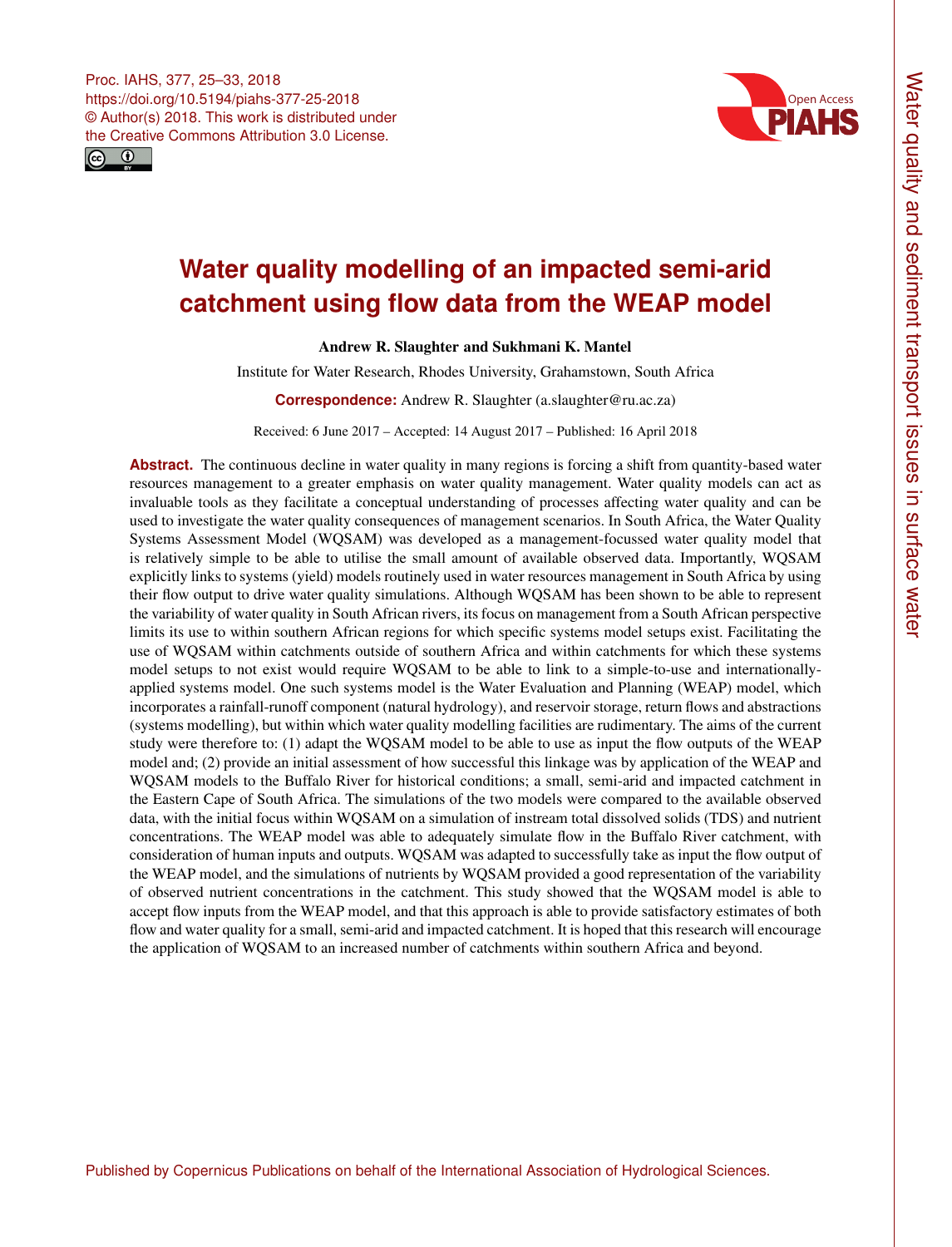## **1 Introduction**

At a global level, there is an increasing trend of water quality deterioration (Verhoeven et al., 2006). South Africa, which is typical of developing countries with a semi-arid environment, suffers from water quality pollution resulting from poor infrastructure maintenance and management (Adler et al., 2007), the main manifestations of which are inputs of unacceptably high loads of nutrients into rivers from Waste Water Treatment Plants (WWTPs), leading to eutrophic conditions. Besides eutrophication, major water quality problems experienced by South African rivers include poor microbial water quality (Britz and Sigge, 2012) and acid mine drainage (Simate and Ndlovu, 2014).

South Africa has a relatively strong history of water quantity management, with region-specific hydrology and systems models being developed that are routinely used in water resources management. These include the Pitman (1973) and the Agricultural Catchments Research Unit (ACRU) models (Schulze, 1989) (hydrological models) and the Water Resources Yield (WRYM) (Basson et al., 1994) and Water Resources Modelling Platform (WReMP) (Mallory et al., 2011) systems models, modelling natural and human-altered flow respectively. In contrast, water quality modelling tools specific for application to southern African catchments are poorly developed, and in South Africa, this has led to the water quality component of water resources management being loosely connected to the water quantity component. Although some internationally-developed water quality models have been applied to South African surface waters within scientific studies (e.g. Gorgens and de Clercq, 2006; Piesold et al., 2007), the adoption of a routinely-used water quality model within management agencies in South Africa has been hampered by the lack of observed data with which to calibrate these models and insufficient technical expertise to accurately set up these models. This led to the development of the Water Quality Systems Assessment Model (Slaughter et al., 2012, 2015, 2017; Hughes and Slaughter, 2016; Slaughter and Mantel, 2016; Slaughter, 2017; Slaughter and Mantel, 2017a), which specifically links to the routinely-used systems models in South Africa, namely the WRYM and WReMP models, and subscribes to an approach of requisite simplicity (Stirzaker et al., 2010) by only representing processes that explain the majority of variation of observed water quality data.

The approaches used and the validity of the WQSAM model have been validated in previous studies, including the monthly-to-daily flow disaggregation (Slaughter et al., 2015; Hughes and Slaughter, 2016) and the water quality modelling processes (Slaughter et al., 2012, 2017; Slaughter and Mantel, 2016; Slaughter, 2017), which include simulations of salinity as total dissolved solids (TDS), nutrients (nitrates plus nitrites, phosphates and ammonia) and microbial water quality, illustrating that the approach adopted by WQSAM is appropriate for modelling water quality in South Africa under conditions of limited observed data and management capacity.

The limitations to water quality modelling in South Africa, as a semi-arid developing country, are likely common to most countries within southern Africa, and possibly other regions globally. A broader aim should therefore be the facilitation of the application of WQSAM within other semi-arid developing regions. This would further refine and validate the water quality processes used in WQSAM, and also provide a useful water quality management tool in those regions. The plausibility of this development is constrained by WQSAM's dependence on the systems models, the WReMP and the WRYM, as although the approach used by WQSAM of connecting with these models is useful for management from a South African perspective, this approach also limits the use of WQSAM to South Africa, or in a few catchments in southern Africa where these systems models may have been applied. The Water Evaluation and Planning (WEAP) model (Sieber and Purkey, 2007) is an easy-to-use water accounting model that was developed by the Stockholm Environment Institute, and has been applied to catchments in many developing countries (e.g. Levite et al., 2003; Hollermann et al., 2010; Hamlat et al., 2013; Dimova et al., 2014; Li et al., 2015). Although the WEAP model has been proven to be enormously useful for modelling water quantity in data-poor regions, the water quality simulation capabilities of the model for long-term catchment-level management remain limited. A valid approach to increasing the utility of WQSAM outside of South Africa would be to adapt WQSAM to take as input, flow output of the WEAP model.

The aim of the current study is to describe the process of adapting the WQSAM model to accept flow data output of the WEAP model, and by application of the model to a case study catchment, to illustrate the validity of the approach.

## **2 Materials and methods**

#### 2.1 Study area

The Buffalo River in the Eastern Cape, South Africa was used as a case study catchment for the current study (Fig. 1). This river is relatively short (125 km from headwaters to sea), with a maximum order (Strahler, 1957) of 4 and few tributaries. Although rainfall occurs year round, most rainfall occurs during summer, and there is a steep rainfall gradient between the upper (1500–2000 mm) and the middle (500– 625 mm) reaches. Four impoundments are situated on the river: Maden and Rooikrans dams in the upper catchment and the larger Laing Dam and Bridle Drift Dam in the middle and lower catchment, respectively (Fig. 1). It must be emphasised that the current study modelled water quality up to Laing Dam (middle catchment). The natural salinity of the river is relatively high as the geology of the region is dominated by marine sediments of the Beaufort Series. Human activities affecting water quality include some commercial farming in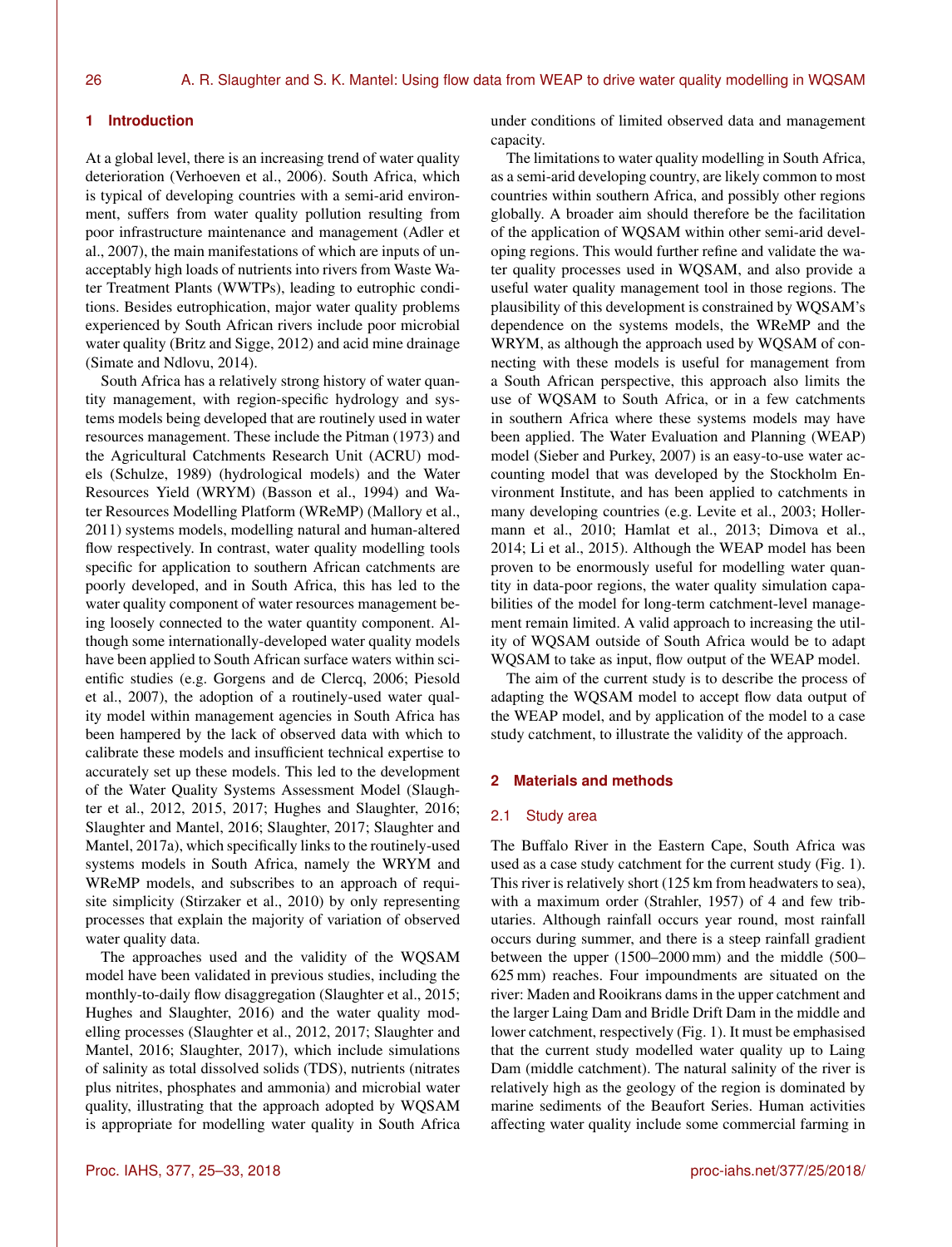

**Figure 1.** Map of Buffalo River Catchment within the Eastern Cape, South Africa. Water quality monitoring points used in the study for calibration of the models are indicated: g1 – Maden Dam; g16 – R20D; g15 – Yellowwoods River; g17 – Laing Dam.

the upper catchment, and once water moves through the middle catchment, there is a pronounced deterioration of water quality due to pollution from the urban/industrial complex of King Williams Town and Zwelitcha (see Fig. 1). The pollution of the middle catchment mainly manifests as eutrophication, resulting from nutrient inputs from various WWTPs. This eutrophication is mainly manifested in Laing Dam, resulting in blooms of Water Hyacinth (*Eichhornia crassipes*) and Microcystis.

## 2.2 Models used

-5

 $10$ 

20 km

The Water Evaluation and Planning (WEAP) Model (Sieber and Purkey, 2007) was used to simulate monthly flows within the catchment. WEAP is an "off-the-shelf" water accounting model, used for simulating natural hydrology through a rainfall-runoff function, and is also capable of simulating human-altered flow through simulating human use extractions and return flows. WEAP has been widely applied due to its ease of use. Although WEAP is a good systems model for simulating water quantity, the model incorporates only very rudimentary water quality simulation functionality, with conservative water quality variables modelled through dilution and non-conservative variables modelled though a single globally-applicable degradation coefficient. Although WEAP does allow integration of the QUAL2K model (Pelletier et al., 2006) for modelling water quality, this approach is not ideal as QUAL2K is a highly detailed water quality model with a high spatial and temporal resolution, meant for detailed modelling of small stretches of river, whereas WEAP would typically be applied at a catchment level for long-term simulations of water quantity.

The Water Quality Systems Assessment Model (WQSAM) was used to simulate water quality. As mentioned in the Introduction, WQSAM was designed to link directly to systems models routinely used in South African water resource management; the flows generated by the systems models drive the water quality simulations in WQSAM. At the conceptual level, WQSAM can be represented by several levels (tiers) (Slaughter et al., 2012). The functionality of the first tier would be to facilitate the communication of WQSAM with the systems model in allowing the input of flow data. WQSAM is run within the Spatial And Time Series Information Modelling (SPATSIM) modelling framework (Hughes, 2004). Typically, the systems models (WRYM or WReMP) generate monthly flows, as monthly flows are regarded as adequate for the needs of long-term water quantity management in South Africa. Since water quality is strongly affected by transient events (Britton et al., 1993), such as rainfall-runoff events, WQSAM is operated on a daily time step. The monthly flows are therefore disaggregated to daily within WQSAM, represented by the second tier of the model. A detailed description of the disaggregation method is available in Slaughter et al. (2015), and is further explored in Hughes and Slaughter (2015). The third tier of WQSAM represents the separation of incremental flow into the three flow fractions: surface water flow, interflow and ground water flow. This process is achieved through the simple statistical baseflow separation method of Hughes et al. (2003). The flow separation is of particular importance for simulation of non-point source loads, as water quality signatures (concentrations) are assigned to the flow fractions, the values of which are guided by the predominant land covers in the sub-catchments. The disaggregation of monthly cumulative flow into daily, including return flows, abstractions and reservoir releases, is represented by the fourth tier and has been described in Hughes and Slaughter (2016). All water quality simulation, including that of nutrients, salinity, water temperatures and microbial water quality, is represented by the final tier of the model, and includes processes such as decomposition, chemical speciation and algal uptake (Slaughter et al., 2012).

Within the current study, the model functionality of the WQSAM model was updated to read in monthly flow output from the WEAP model. The updated part of the WQSAM model is conceptually represented by the first tier. Briefly, WEAP outputs simulations in various forms, including tables and graphs, but usefully for the present study, the unprocessed monthly simulations can be output to an excel spreadsheet as a comma-delimited file. The WQSAM functionality represented as tier one to read in monthly flow data was therefore updated to provide the option of reading in commadelimited files. The user interface of WQSAM to allow this option is shown in Fig. 2.

Information on dams on the system, such as dam capacity, are written to a text file, and would be input into WQSAM in the field represented as "1" in Fig. 2. The "YldStats.out" file is a standard output file of the Water Resources Modelling Platform (WReMP) (Mallory et al., 2011), and includes information on outflows from subcatchments and reservoirs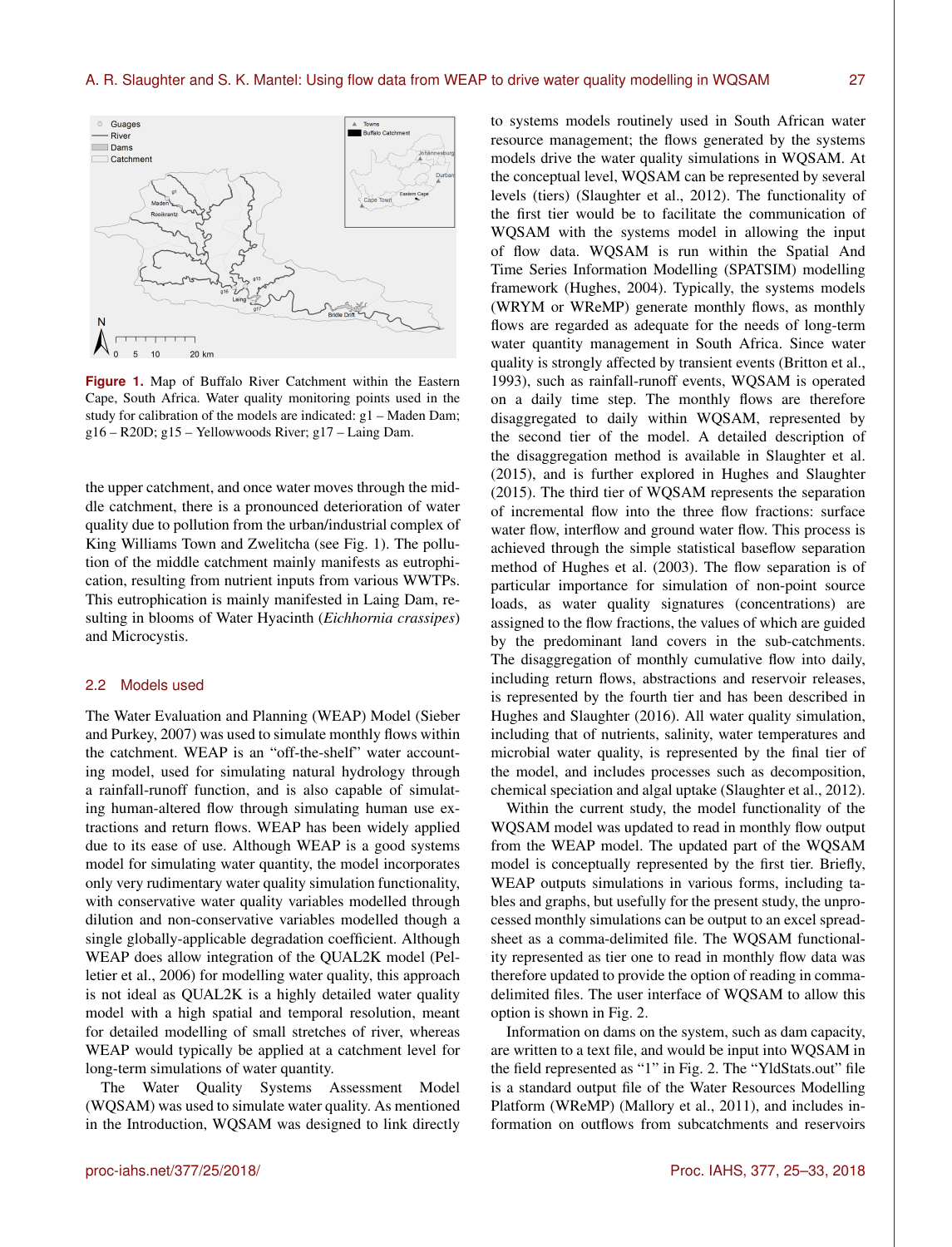

**Figure 2.** User interface of the Water Quality Systems Assessment Model (WQSAM) (Slaughter et al., 2012) for reading in flow outputs of the systems models.

and reservoir water levels at monthly time steps, and is input into WQSAM in the field represented as "2" in Fig. 2. The "inflows.out" file is a standard output file of the Water Resources Modelling Platform (WReMP) (Mallory et al., 2011), and includes information on both incremental and cumulative inflows to subcatchments and reservoirs at monthly time steps, and is input into WQSAM in the field represented as "3" in Fig. 2. By checking the check boxes indicated in the circle in Figure 2, the model functionality to read in the two WReMP files as comma delimited files is activated, thereby allowing the model to read in flow outputs from the Water Evaluation and Planning (WEAP) model (Sieber and Purkey, 2007). It must be emphasised that WQSAM cannot at this stage simply ready in the flow output files of WEAP in their raw form. The flow outputs of WEAP are reformatted and separated into the flows corresponding to the YldStats.out and inflows.out files mentioned above. This can be a timeconsuming process.

Once monthly flows are read into the WQSAM model, all other processes are run without any changes: monthly flows are disaggregated to daily, flows are fractioned and water quality is simulated.

## 2.3 Model setup

WEAP was used to simulate future water quantity within the Buffalo River for the period 1979–2000 on a monthly time step. More information on the WEAP model setup and water use is available in Mantel et al. (2015). Briefly, historical rainfall and evaporation/temperature data were obtained from the South African WR2005 database (Middleton and Bailey, 2008). The natural hydrology was generated within WEAP using these data using a built-in rainfall-runoff module. By considering reservoirs in the catchment as well as current water demands, WEAP was able to simulate altered hydrology. A report by the South African Department of Water Affairs and Forestry (DWAF, 2008) was used to estimate current water demands for the system, and for simplification, were divided into three demand areas: the upper, middle and lower catchments. The present day (current) demand was considered to be a stationary demand in WEAP for the modelled years 1971–2000. The water losses due to evapotranspiration by invasive plants was also considered in the WEAP application for the Amatole system. Reticulation losses were also considered. Calibration of stream flows was achieved using observed data for 11 gauging stations on the system.

The WEAP monthly modelled flows were output to comma-delimited files and reformatted into the YldStats.out and Inflows.out files, following which the data were input into WQSAM through the user interface represented in Fig. 2. Monthly incremental flows were disaggregated to daily using observed daily rainfall from the rainfall database by Lynch (2004). Water temperature was simulated using the daily observed air temperature database by Schulze and Maharaj (2004). Water quality data collected by the South African Department of Water and Sanitation (DWS) were used to calibrate the model.

## **3 Results**

## 3.1 Inputs of flow data from the WEAP model into WQSAM

The study by Mantel et al. (2015) found that the WEAP model was in general able to represent the observed flow of the Buffalo River catchment for historical conditions. To illustrate whether the WQSAM model was able to input the monthly flow data generated by the WEAP model, we chose two example sub-catchments, R20B and Yellowwoods, for which the WEAP model simulated flow relatively inaccurately and relatively accurately, respectively. For the R20B subcatchment (Fig. 3a), the time series of simulated monthly flows generated by the WEAP model (top graph) appears to be too high compared to observed monthly flows. Once the flows were input into the WQSAM model, the process of monthly-daily disaggregation produced daily flows (middle graph) that were similarly too high compared to observed daily flows. The inaccuracies in the monthly and daily flows are illustrated in the flow duration curves (lower graph), where the comparisons between simulated and observed flows for monthly and daily time steps generated Nash-Sutcliffe Efficiency (NSEs) (Nash and Sutcliffe, 1970) of 0.16 and 0.1, respectively. For the Yellowwoods River sub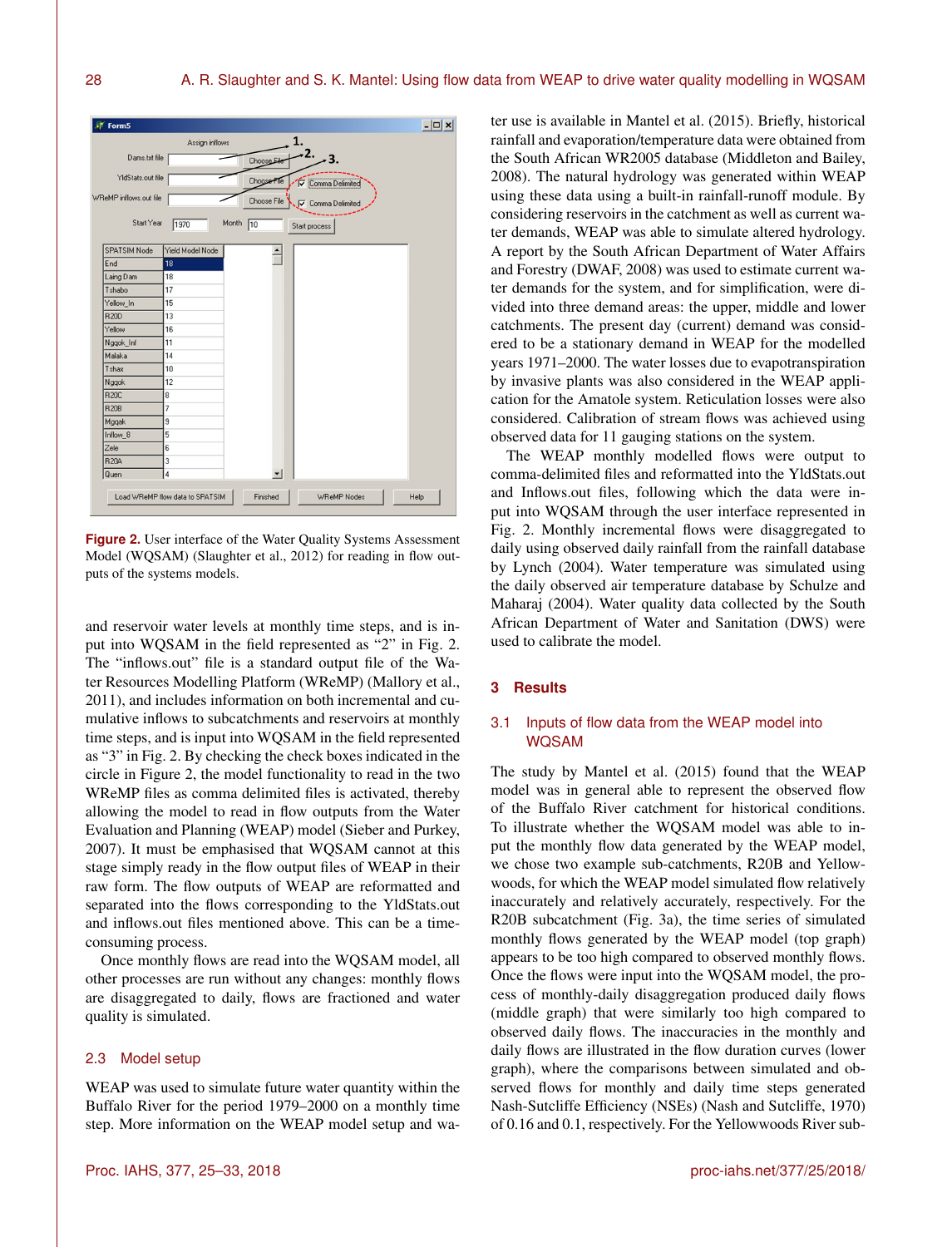catchment, the WEAP model generated monthly flows that were more representative of the observed flows, as can be seen in the top graph of Fig. 3b. The monthly-daily disaggregation in WQSAM produced daily flows that were similarly representative of the observed daily flows (middle graph). The flow duration curves within the lower graph show that the comparisons between simulated and observed flows for monthly and daily time steps generated NSEs of 0.93 and 0.98, respectively.

## 3.2 Water quality modelling in WQSAM

Observed water quality data were available for Maden Dam, R20D, the Yellowwoods River and Laing Dam. Maden Dam is at the headwaters of the catchment, and water quality is therefore relatively good. TDS,  $NO_3-N + NO_2-N$ , NH<sub>4</sub>-N and PO<sub>4</sub>-P for Maden Dam ranges between 30 to  $130 \text{ mg L}^{-1}$ , 0 to  $1.1 \text{ mg L}^{-1}$ , 0 to  $1.4 \text{ mg L}^{-1}$  and 0 to 1.0 mg L−<sup>1</sup> , respectively. To achieve calibration to the observed data for Maden Dam, signatures of surface water, interflow and groundwater flow for TDS were set at 30, 30 and  $80 \text{ mg L}^{-1}$ , respectively. For the nutrients, only the surface water signatures were set, with values of 0.2, 0.2 and  $0.1$  mg L<sup>-1</sup> for NO<sub>3</sub>-N + NO<sub>2</sub>-N, NH<sub>4</sub>-N and PO<sub>4</sub>-P, respectively. Minimal algal growth was simulated within the dam. The water quality of the R20D catchment shows a significant deterioration compared to the headwaters as this point is within the middle catchment and is affected by return flows and runoff from urban areas. TDS in the catchment shows a sharp rise, with values ranging between 100 and 5000 mg L−<sup>1</sup> . Nutrients also show a sharp rise, with highest concentrations of  $NO<sub>3</sub>-N + NO<sub>2</sub>-N$ ,  $NH<sub>4</sub>-N$  and  $PO<sub>4</sub>-$ P of approximately 46, 14 and  $6 \text{ mg L}^{-1}$ , respectively. To achieve calibration for TDS, surface water, interflow and groundwater flow concentrations were set to 100, 500 and  $1200 \text{ mg L}^{-1}$ , respectively. For the nutrients, surface flow concentrations were set to high levels to achieve calibration, with values 1, 5 and  $0.5 \text{ mg L}^{-1}$  for NO<sub>3</sub>-N + NO<sub>2</sub>-N,  $NH_4$ -N and PO<sub>4</sub>-P, respectively. The concentrations of return flow for the nutrients were also set at high levels to represent sewage return flow into the river at that point, with values of 10, 0.5 and 1.5 mg L<sup>-1</sup> for NO<sub>3</sub>-N + NO<sub>2</sub>-N, NH<sub>4</sub>-N and PO4-P, respectively. The water quality of the Yellowwoods River is also fairly compromised compared to the upper catchment, as the river receives sewage return flow input and runoff from informal settlements. TDS within the river ranges between 100 and  $1300 \text{ mg L}^{-1}$ . Nutrients are also fairly high, with concentrations of  $NO<sub>3</sub>-N + NO<sub>2</sub>-N$ , NH<sub>4</sub>-N and PO<sub>4</sub>-P being as high as 5.5, 10 and 3 mg L<sup>-1</sup>, respectively. To achieve calibration to the observed TDS, signatures of 100, 500 and 1600 mg L<sup>-1</sup> were assigned to surface flow, interflow and groundwater flow, respectively. The surface flow concentrations for nutrients were set high to achieve calibration, with values of 5, 1.5 and  $1 \text{ mg } L^{-1}$ for of  $NO_3-N + NO_2-N$ ,  $NH_4-N$  and  $PO_4-P$ , respectively.

**Table 1.** Nash-Sutcliffe Efficiency (NSE) (Nash and Sutcliffe, 1970) values calculated for the Water Quality Systems Assessment Model (WQSAM) (Slaughter et al., 2012) simulations compared against historical observed data for various water quality variables for various subcatchments/reservoirs of the Buffalo River catchment.

| Subcatchment/<br>Reservoir | <b>TDS</b> | $NO3-N$<br>$+NO2-N$ | $NH_4-N$ | $POA-P$ |
|----------------------------|------------|---------------------|----------|---------|
| Maden Dam                  | 0.93       | 0.84                | 0.37     | 0.93    |
| R20D                       | 0.64       | 0.93                | 0.93     | 0.62    |
| Yellowwoods                | 0.83       | 0.88                | 0.14     | 0.47    |
| Laing Dam                  | 0.28       | 0.56                | 10.15    | $-1.23$ |

Return flow concentrations were set fairly low, with values of 0.5, 0.1 and 0.1 for  $NO_3-N + NO_2-N$ ,  $NH_4-N$  and  $PO_4-$ P, respectively. This indicates that non-point sources have a bigger impact on the Yellowwoods River than point sources. Laing Dam appears to act as a water quality sink, as although the water quality is generally compromised, it is nevertheless an improvement compared to the water quality of the dam inflow. Observed TDS ranges between 150 to 500 mg  $L^{-1}$ . The highest observed concentrations of nutrients are approximately 3, 1.5 and  $1.5 \text{ mg L}^{-1}$  for NO<sub>3</sub>-N + NO<sub>2</sub>-N, NH<sub>4</sub>-N and PO4-P, respectively.

The NSEs generated by comparing model simulations of water quality in WQSAM to observed data are shown in Table 1. The simulations of TDS appear to be most representative of observed data. The model simulations of water quality for Laing Dam represented the most inaccurate representations of the observed data. The NSEs for the other subcatchments/reservoirs ranged between 0.64–0.93, 0.84–0.93, 0.14–0.93 and 0.47–0.93 for TDS, nitrate plus nitrite, ammonia and phosphate, respectively.

## **4 Discussion**

## 4.1 Model results

Figure 3 shows that WEAP generated a relatively poor representation of observed monthly flow in the R20B subcatchment (see Fig. 3a), with the NSE value being 0.16. This monthly flow was input into WQSAM and disaggregated from monthly to daily, and then compared to the daily observed flow, generating an NSE of 0.10. Therefore, the poor monthly flows generated by the WEAP model were carried over into the WQSAM model, shown by the observed monthly versus simulated monthly and the observed daily versus simulated daily flow duration curves, respectively. In contrast, the monthly flows generated by the WEAP model for the Yellowwoods River were a good representation of the observed data, generating an NSE value of 0.93.

This good representation of flow was carried through to the WQSAM model, and subsequent the monthly-daily flow dis-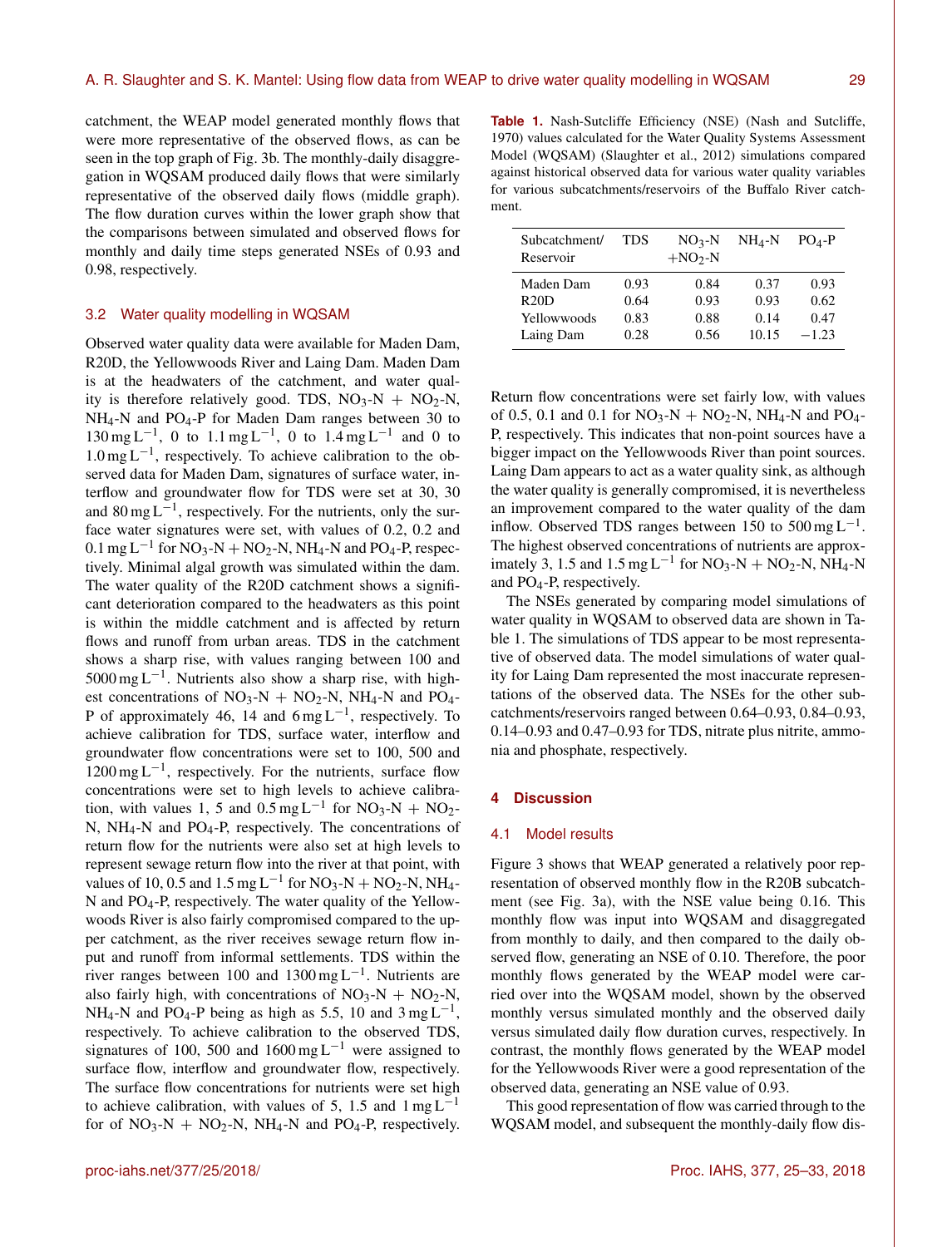

**Figure 3.** Observed and simulated flow for: (a) R20B and; (b) Yellowwoods on the Buffalo River in the Eastern Cape for the period 1971–2000. The top graph shows the  $X-Y$  scatter plot of the observed monthly time series versus WEAP (Sieber and Purkey, 2007) model simulations of monthly flow, the middle graph shows the  $X-Y$  scatter plot of the daily observed flow versus daily simulated flow generated through monthly-daily disaggregation within the WQSAM (Slaughter et al., 2012) model and the lower graph shows daily observed versus daily simulated and monthly observed versus monthly simulated flow represented as duration curves, with the Nash-Sutcliffe efficiencies (Nash and Sutcliffe, 1970) shown between each comparison.

aggregation, a comparison between daily observed and daily simulated flow yielded an NSE of 0.98. The results shown in Fig. 3 suggest that flow was successfully input from WEAP into WQSAM; therefore, the additional functionality built into WQSAM to input WEAP-generated flows appears to be effective.

Water quality simulations within WQSAM obtained mixed results. It is evident that the model struggled to simulate water quality within Laing Dam. The following summary of results therefore excludes the results for Laing Dam. Unsurprisingly, model simulations of the conservative variable TDS were relatively representative of observed data, with NSE values ranging between 0.64–0.93. Simulations of nitrates plus nitrites were also relatively representative of observed data, with NSE values ranging between 0.56–0.93. Simulations of ammonium and phosphate were mixed, and

although some good results were obtained, some poor results were also obtained. The poor model NSE results for ammonium within Maden Dam as well as the Yellowwoods River and phosphates within the Yellowwoods River could be related to the scarcity of observed data as well as a few observations of very high concentrations, which could possibly be due to measurement or data capture errors: in general, the model simulations were representative of the observed data except for a few extreme spikes in the observed data. WQSAM models TDS at this stage primarily through dilution. The relatively good simulation results obtained for TDS by the model indicate that in general, the simulated flows used in the model were representative of the observed flows, which further confirms that the WQSAM model was successfully able to input the monthly flows generated by the WEAP model. The mixed results obtained for nutrient simulations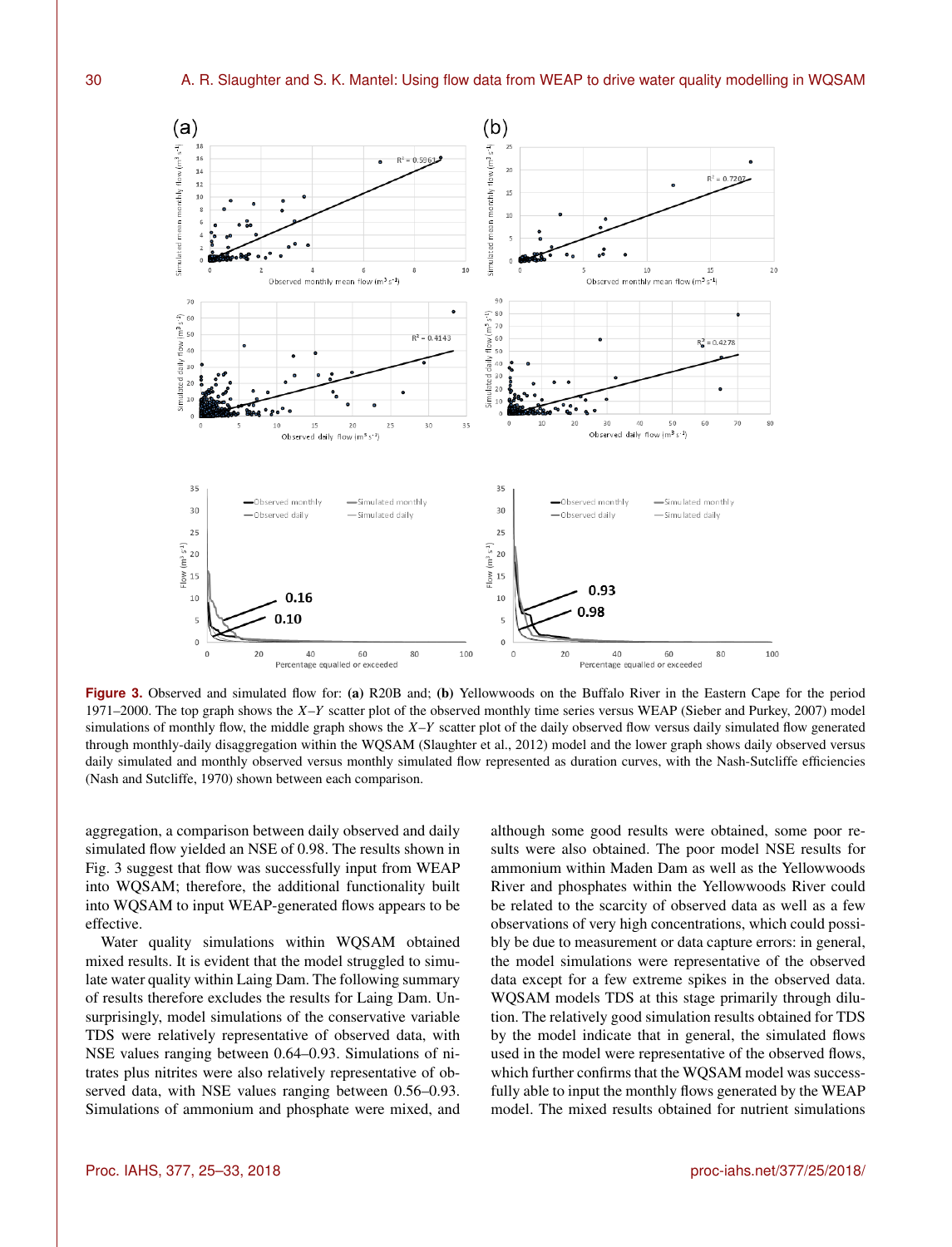by the model indicate model uncertainties and possible inadequacies in representing observed water quality that are probably not due to incorrect flow, but rather possibly due to incorrect or insufficient representation of certain water quality processes. It is also possible that the extreme spikes in the observed water quality data, particularly for nutrients, may be related to measurement or data capture errors. Since there are few observed data, the fact that WQSAM was in most cases not able to represent these spikes, sometimes led to poor NSE estimates.

## 4.2 The benefit of modelling water quality in WQSAM

As already mentioned in the Introduction, WQSAM aims to represent the most important water quality processes that explain the majority of variation in observed flows. In this way, relative simplicity of the model can be maintained, thereby also limiting the observed data required to calibrate the model. Many systems models, such as the WEAP application to the Buffalo River Catchment (Mantel et al., 2015) and all model setups of the WReMP and WRYM models in South Africa, are at a monthly time step. This is because simulations of water quantity at a monthly time step are generally sufficiently accurate for long-term water quantity management in South Africa. Simulation at a monthly time step would not be sufficiently accurate for water quality, as water quality is typically driven by transient events, such as rainfall-runoff events. An important advantage of WQSAM is its ability to integrate with the monthly-timestep systems models, generating water quality at a daily time step, thereby utilising the existing systems model setups and avoiding complex daily-time-step systems models. An example of the benefit of modelling at a daily time step as opposed to a monthly time step can be seen in Fig. 4a, which shows the frequency distributions of simulations of TDS at a daily time step and monthly time step by WQSAM and the WEAP model, respectively, for the R20D subcatchment in the Buffalo River Catchment, along with the frequency distribution of observed TDS. The simulation of water quality within the Buffalo River by WEAP was conducted as part of the study by Slaughter et al. (2016). It is evident that the simulation of TDS by WQSAM shows more variation, and is more representative of the observed daily data, whereas the simulation by WEAP is of monthly averages, and does not represent the full variation of the observed data. Obviously, it would be of greater use for water management to be aware of the full variation of a particular water quality variable, so as to estimate the real risk of exceeding certain management thresholds, associated with particular management actions. As can be seen in Fig. 4b, which shows the  $X-Y$  plot of WQSAM-simulated daily TDS versus observed TDS, a relatively poor correlation is obtained. It must be considered that WQSAM is not designed to accurately match observed water quality observations at a daily time scale, but rather to generate a repre-



**Figure 4.** Frequency distribution of observed total dissolved solids (TDS), modelled daily TDS by the Water Quality Systems Assessment Model (WQSAM) and modelled average monthly TDS by the monthly-time-step Water Evaluation and Planning (WEAP) model (Sieber and Purkey, 2007) for the R20D catchment on the Buffalo River, Eastern Cape, South Africa. (b)  $X-Y$  plots of observed TDS and simulated TDS by WQSAM for the same catchment.

sentative frequency distribution of long-term water quality observations.

## **5 Conclusions**

The present study showed that the WQSAM model can be updated to take as input, monthly flow data generated by the WEAP model. This development dramatically increases the potential for application of the WQSAM model to catchments outside of South Africa, and offers the possibility of a water quality model suitable for semi-arid data-scarce catchments worldwide.

**Data availability.** The data used in this study are available at https://doi.org[/10.6084/m9.figshare.5370799](https://doi.org/10.6084/m9.figshare.5370799) (Slaughter and Mantel, 2017b).

**Competing interests.** The authors declare that they have no conflict of interest.

**Special issue statement.** This article is part of the special issue "Water quality and sediment transport issues in surface water". It is a result of the IAHS Scientific Assembly 2017, Port Elizabeth,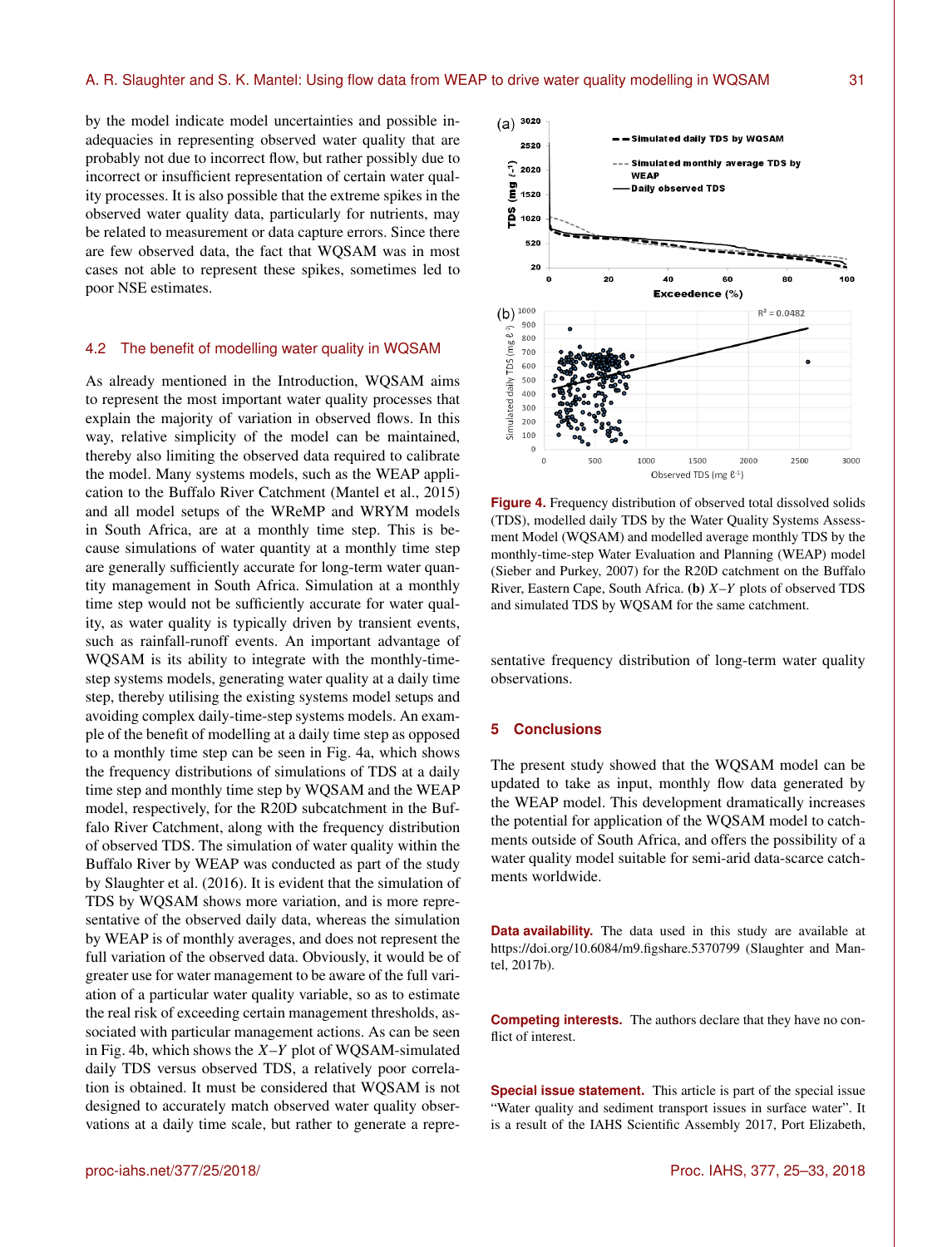South Africa, 10–14 July 2017.

Edited by: Akhilendra B. Gupta Reviewed by: Jagdish Kumar Bassin and one anonymous referee

## **References**

- Adler, R. A., Claassen, M., Godfrey, L., and Turton, A.: Water, mining, and waste: an historical and economic perspective on conflict management in South Africa, The Economics of Peace and Security Journal, 2, 33–41, 2007.
- Basson, M. S., Allen, R. B., Pegram, G. G. S., and van Rooyen, J. A.: Probabilistic Management of Water Resource and Hydropower Systems, Water Resources Publ., Colorado, USA, 424 pp., 1994.
- Britton, D. L., Day, J. A., and Henshal-Howard, M.-P.: Hydrological response during storm events in a South African mountain catchment: the influence of antecedent conditions, Hydrobiologia, 250, 143–157, 1993.
- Britz, T. J. and Sigge, G. O.: Quantitative investigation into the link between irrigation water quality and food safety: Volumes 1–4. Water Research Commission report No. 1773/1/12, Water Research Commission, Pretoria, South Africa, 2012.
- Dimova, G., Tzanov, E., Ninov, P., Ribarova, I. and Kossida, M.: Complementary use of the WEAP model to underpin the development of SEEAW physical water use and supply tables, Procedia Engineering, 70, 563–572, 2014.
- Gorgens, A. H. M. and de Clercq, W. P.: Research on Berg River Water Management – Summary of Water Quality Information System and Soil Quality Studies. Water Research Commission Report No TT252/06. Water Research Commission, Pretoria, South Africa, 2006.
- Hamlat, A., Errih, M., and Guidoum, A.: Simulation of water resources management scenarios in western Algeria watersheds using WEAP model, Arab Journal of Geosciences, 6, 2225–2236, 2013.
- Hollermann, B., Giertz, S., and Diekkruger, B.: Benin 2025- Balancing Future Water Availability and Demand Using the WEAP "Water Evaluation and Planning" System, Water Resour. Manag., 24, 3591–3613, 2010.
- Hughes, D. A. (Ed.): SPATSIM, an Integrating Framework for Ecological Reserve Determination and Implementation. WRC Report No. TT 245/04. Water Research Commission, Pretoria, South Africa, 2004.
- Hughes, D. A. and Slaughter, A. R.: Daily disaggregation of simulated monthly flows using different rainfall datasets in southern Africa, Journal of Hydrology: Regional Studies, 4, 153–171, 2015.
- Hughes, D. A. and Slaughter, A. R.: Disaggregating the components of a monthly water resources system model to daily values for use with a water quality model, Environ. Modell. Softw., 80, 122–131, 2016.
- Hughes, D. A., Hannart, P., and Watkins, D.: Continuous baseflow separation from time series of daily and monthly streamflow data, Water SA, 29, 43–48, 2003.
- Levite, H., Sally, H., and Cour, J.: Testing water demand management scenarios in a water-stressed basin in South Africa: appli-

cation of the WEAP model, Phys. Chem. Earth, 28, 779–786, 2003.

- Li., X., Zhao, Y., Shi, C., Sha, J., Wang, Z.-L., and Wang, Y.: Application of Water Evaluation and Planning (WEAP) model for water resources management strategy estimation in coastal Binhai New Area, China, Ocean Coast. Manage., 106, 97–109, 2015.
- Lynch, S. D.: Development of a raster database of annual, monthly and daily rainfall for Southern Africa. WRC Report No. 1156/1/04, Water Research Commission, Pretoria, South Africa, 2004.
- Mallory, S. J. L., Odendaal, P., and Desai, A.: The Water Resources Modelling Platform User's Guide v3.3. Unpublished document available from stephen@waterresources.co.za, 2011.
- Mantel, S. K., Hughes, D. A., and Slaughter, A. S.: Water Resources Management in the Context of Future Climate and Development Changes: A South African Case Study, Journal of Water and Climate Change, 6, 772–786, 2015.
- Middleton, B. J. and Bailey, A. K.: Water Resources of South Africa, 2005 Study (WR2005), WRC Report No. TT381/08, Water Research Commission, Pretoria, South Africa, 2008.
- Nash, J. E. and Sutcliffe, J. V.: River flow forecasting through conceptual models. Part I – a discussion of principles, J. Hydrol., 10, 282–290, 1970.
- Pelletier, G. J., Chapra, S. C., and Tao, H.: QUAL2Kw A framework for modeling water quality in streams and rivers using a genetic algorithm for calibration, Environ. Modell. Softw., 21, 419–425, 2006.
- Piesold, K., Moahloli, G., Steyn, K., and Shand, N.: Berg River Dam: Further Water Quality Studies, Reservoir Modelling Report Report No. C201.51-171 R, 2007.
- Pitman, W. V.: A mathematical model for generating river flows from meteorological data in South Africa. Report no. 2/73, Hydrological Research Unit, University of the Witwatersrand, Johannesburg, South Africa, 1973.
- Schulze, R. E. (Ed.): ACRU: Background Concepts and Theory. ACRU Report No. 36, Dept. Agric. Eng., Univ. of Natal, Pietermaritzburg, RSA. SCHULZE RE (1995) Hydrology and Agrohydrology: A Text to Accompany the ACRU 3.00 Agrohydrological Modelling System, WRC, 1989.
- Schulze, R. E. and Maharaj, M.: Development of a Database of Gridded Daily Temperatures for Southern Africa. WRC Report No. 1156/2/04. Water Research Commission, Pretoria, South Africa, 2004.
- Sieber, J. and Purkey, D.: Water Evaluation and Planning System. User Guide for WEAP21. Stockholm Environment Institute, Massachusetts, USA, available at: <http://www.weap21.org> (last access: 1 September 2017), 2007.
- Simate, G. S. and Ndlovu, S.: Acid mine drainage: challenges and opportunities, Journal of Environmental Chemistry and Engineering, 2, 1785–1803, 2014.
- Slaughter, A. R.: Simulating microbial water quality in datascarce catchments: an update of the WQSAM model to simulate the fate of *Escherichia coli*, Water Resour. Manag., 1–14, https://doi.org[/10.1007/s11269-017-1743-1,](https://doi.org/10.1007/s11269-017-1743-1) 2017.
- Slaughter, A. R. and Mantel, S. K.: The validation of algal growth processes in a water quality model using remote sensing data, Proceedings of the 8th International Environmental Modelling and Software Society (iEMSs) biennial meeting, Toulouse, France, 10–14 July 2016, [http://scholarsarchive.byu.edu/cgi/](http://scholarsarchive.byu.edu/cgi/viewcontent.cgi?article=1374&context=iemssconference)